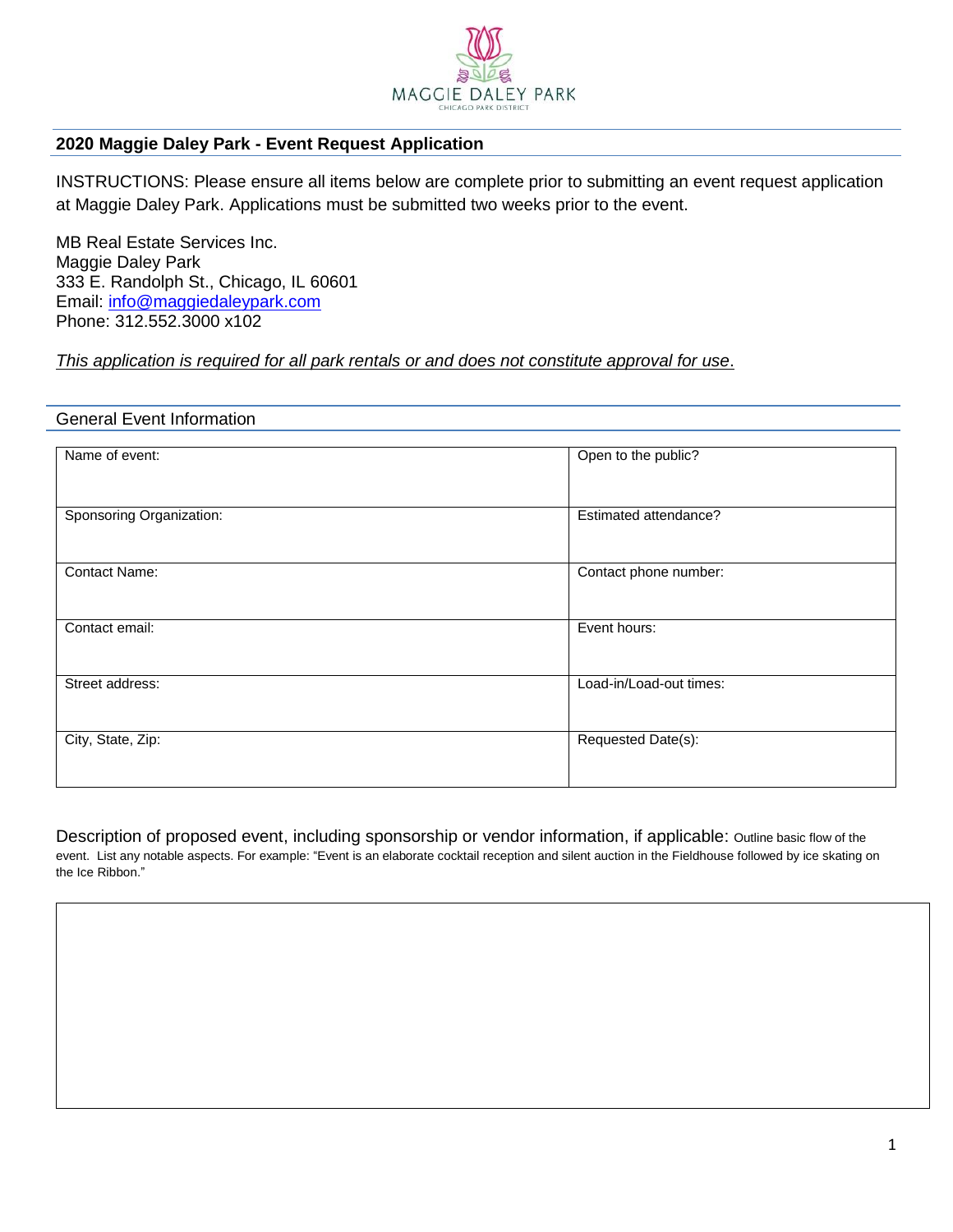

## Event Location

# *Fieldhouse*

| Fieldhouse** Room A, 50 people<br>Room B, 48 people<br>Room C, 56 people                  | Rental Fee Per Hour Per Room<br>\$150<br><b>Refundable Security Deposit</b><br>20% of Event Total<br>*upfront cost is 50% of fee and labor + security deposit to secure date |
|-------------------------------------------------------------------------------------------|------------------------------------------------------------------------------------------------------------------------------------------------------------------------------|
| Rental of ice skates, roller blades, scooters are<br>discounted by 50%<br>Kids climb \$15 | If alcohol is being served there will be additional fees<br>Additional fees for custodial and security will be<br>included in event proposal.<br>Minimum 2-hour party        |

*\*\*all rates subject to change based on time and party size. Some spaces may require additional security, custodial, and electrician staff time*

# *Cancer Survivors Garden*

| <b>Monday - Thursday</b>                                                                                                                                                                                                                                                                                          | <b>Friday - Sunday</b>                                                                                                                                                                                                                                                                                            |
|-------------------------------------------------------------------------------------------------------------------------------------------------------------------------------------------------------------------------------------------------------------------------------------------------------------------|-------------------------------------------------------------------------------------------------------------------------------------------------------------------------------------------------------------------------------------------------------------------------------------------------------------------|
| \$350<br><b>Rental Fee Per Hour</b><br>Refundable Security Deposit 20% of Event Total<br>*upfront cost is 50% of fee and labor + security deposit to secure date<br>If alcohol is being served there will be additional fees<br>Additional fees for custodial and security will be<br>included in event proposal. | \$550<br><b>Rental Fee Per Hour</b><br>Refundable Security Deposit 20% of Event Total<br>*upfront cost is 50% of fee and labor + security deposit to secure date<br>If alcohol is being served there will be additional fees<br>Additional fees for custodial and security will be<br>included in event proposal. |
| Minimum 2-hour rental                                                                                                                                                                                                                                                                                             | Minimum 2-hour rental                                                                                                                                                                                                                                                                                             |

| <b>Ceremony Only</b>                                                                             |       |
|--------------------------------------------------------------------------------------------------|-------|
| <b>Rental Fee Per Hour</b>                                                                       | \$300 |
| Personnel:                                                                                       | \$100 |
| Refundable Security Deposit 20% of Event Total                                                   |       |
| *upfront cost is 50% of fee and labor + security deposit to secure date<br>Minimum 2-hour rental |       |

*\*\*all rates subject to change based on time and party size. Some spaces may require additional security, custodial, and electrician staff time*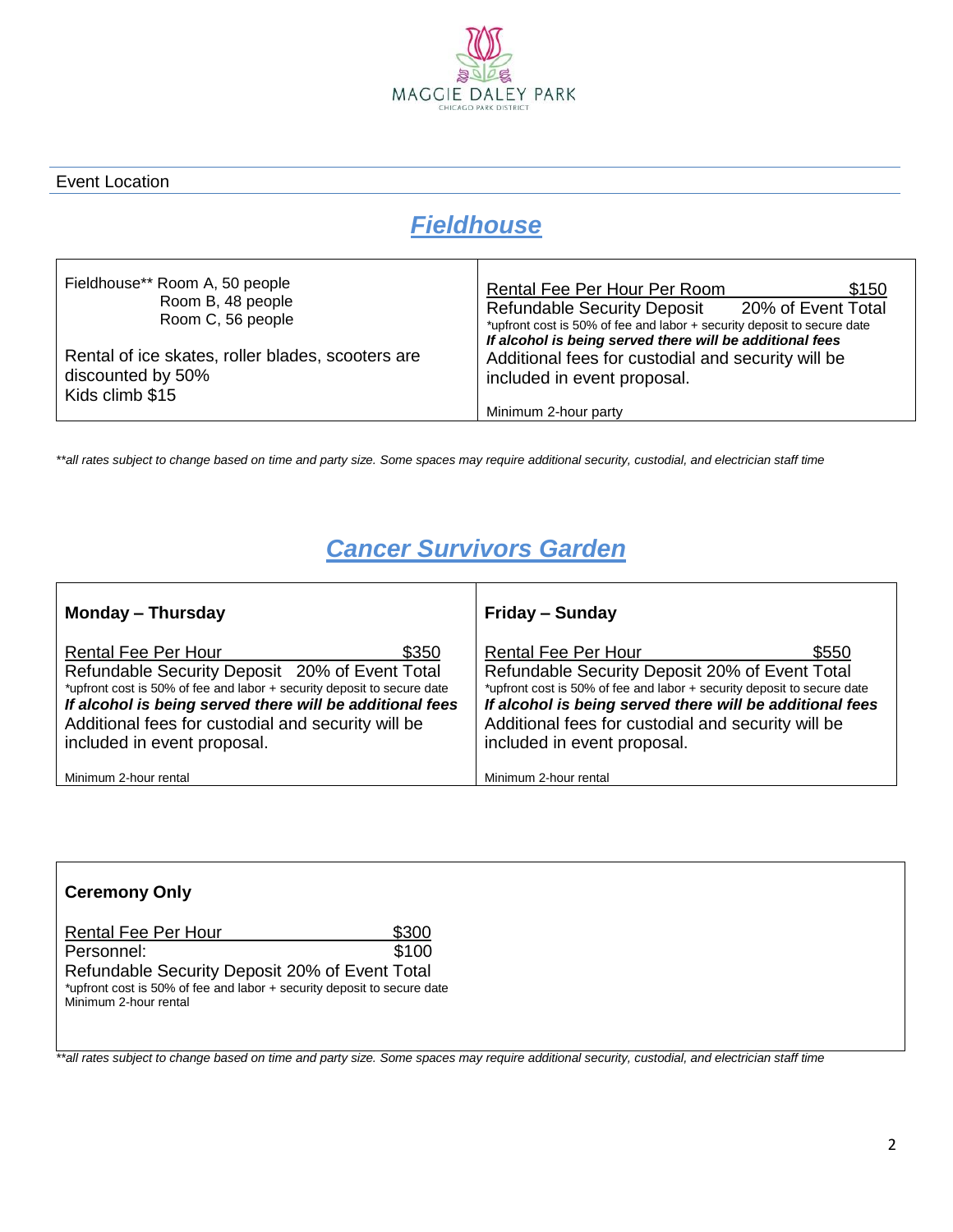

# *Lawn Rental Rates*

|      | <b>Rental Fee Per Hour</b>                               | \$1200                                                                  |
|------|----------------------------------------------------------|-------------------------------------------------------------------------|
| Lawn | Refundable Security Deposit 20% of Event Total           |                                                                         |
|      | If alcohol is being served there will be additional fees |                                                                         |
|      | Additional fees for custodial and security will be       |                                                                         |
|      | included in event proposal.                              |                                                                         |
|      |                                                          | *upfront cost is 50% of fee and labor + security deposit to secure date |
|      | Minimum 4-hour rental                                    |                                                                         |
|      |                                                          |                                                                         |

*\*all rates subject to change based on time and party size. Some spaces may require additional security, custodial, and electrician staff time*

# *Picnic Groves*

|                                                             | \$250<br>Rental Fee Per Hour                                           |
|-------------------------------------------------------------|------------------------------------------------------------------------|
| Picnic Grove $B - 50$ people<br>Grove A & B can be combined | Refundable Security Deposit 20% of Event Total                         |
|                                                             | If alcohol is being served there will be additional fees               |
|                                                             | Additional fees for custodial and security will be                     |
|                                                             | included in event proposal.                                            |
|                                                             | upfront cost is 50% of fee and labor + security deposit to secure date |

*\*all rates subject to change based on time and party size. Some spaces may require additional security, custodial, and electrician staff time*

# *Picnic Permit Rental Fees*

**For groups larger than 50 persons are allowed in Maggie Daley Park with a permit. The permitting fee is based upon the group size and does not include any special use items such as; inflatables, generators, alcohol, amplified sounds, tents, or a petting zoo. Permit is not needed if you are renting a space within the park.**

| 50 - 100 people<br>$100 - 200$ people<br>$200 - 400$ people | \$200<br>\$400<br>\$700         |
|-------------------------------------------------------------|---------------------------------|
| $400+$ people                                               | Requires a special event permit |
|                                                             |                                 |

Please check YES or NO to following questions:

| Will food be served at the event?                        | <b>YES</b> | NO        |
|----------------------------------------------------------|------------|-----------|
| Will alcohol be served at the event?                     | <b>YES</b> | ΝO        |
| Will the event be publicized?                            | <b>YES</b> | NO        |
| Does the public have to purchase a ticket for the event? | <b>YES</b> | NO        |
| Will the event require electrical assistance?            | <b>YES</b> | <b>NO</b> |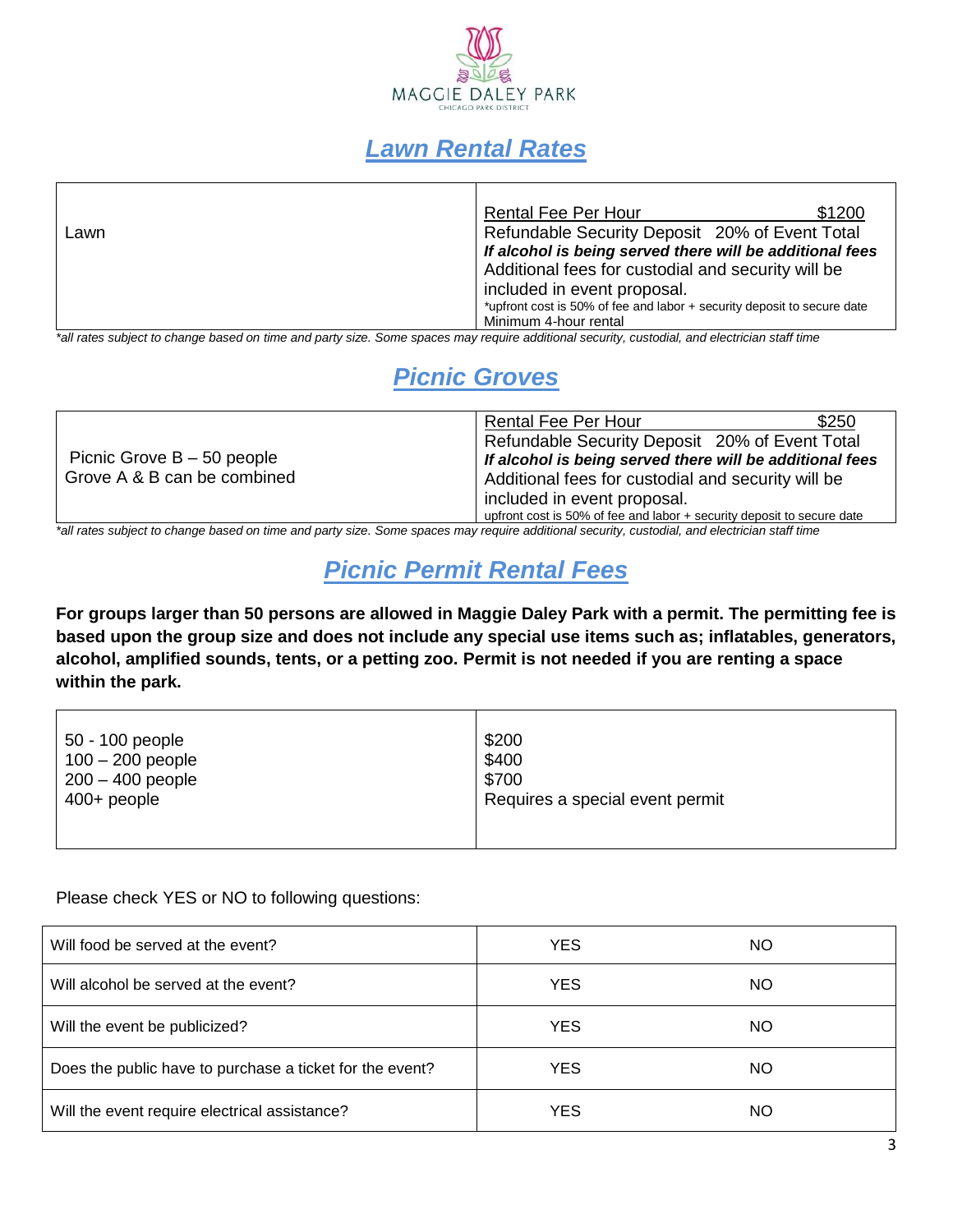

*All vendors and providers, including subcontractors and event planners, must provide a certificate of insurance meeting the specified requirements 48 hours prior to the event. Permits will not be issued, nor applications approved, if the insurance certificates have not been received. Please attach certificates of insurance pursuant to specified requirements. These are minimum requirements and may be changed, based on nature of event.*

# **Miscellaneous**

- Park hours: 6:00 am 11:00 pm, seven days a week
- Fieldhouse hours are seasonal, please check website
- The following are not permitted in the park
	- o Alcohol (outside of designated areas)
	- o Smoking
	- o Open flame or grilling
	- o Parking on grass or walkways
	- o Drones
	- o Segways
	- o Bikes
	- o Littering
	- o Animals, other than service animals
	- o Sports leagues or large gatherings without a permit
- Please visit website for Ice Ribbon and Climbing Wall information and regulations
	- o [www.maggiedaleypark.com](http://www.maggiedaleypark.com/)
- Photography and video shoots must have a separate license and application submitted
- Media Inquires to be directed to Chicago Park District: 312.742.4786

# **[Please create an Active Net Account](https://apm.activecommunities.com/chicagoparkdistrict/Create_Account)**

# **accepted forms of payment: credit cards, checks or wire transfers please make**

# **The Chicago Park District**

# **and sent via mail to Maggie Daley Park Field House, Attn: Rochelle Brophy 337 E. Randolph St, Chicago IL 60601**

**A special event permit from DCASE is required if the event is open to the pubic, 400 attendees or more and liquor requires the purchase of a ticket.**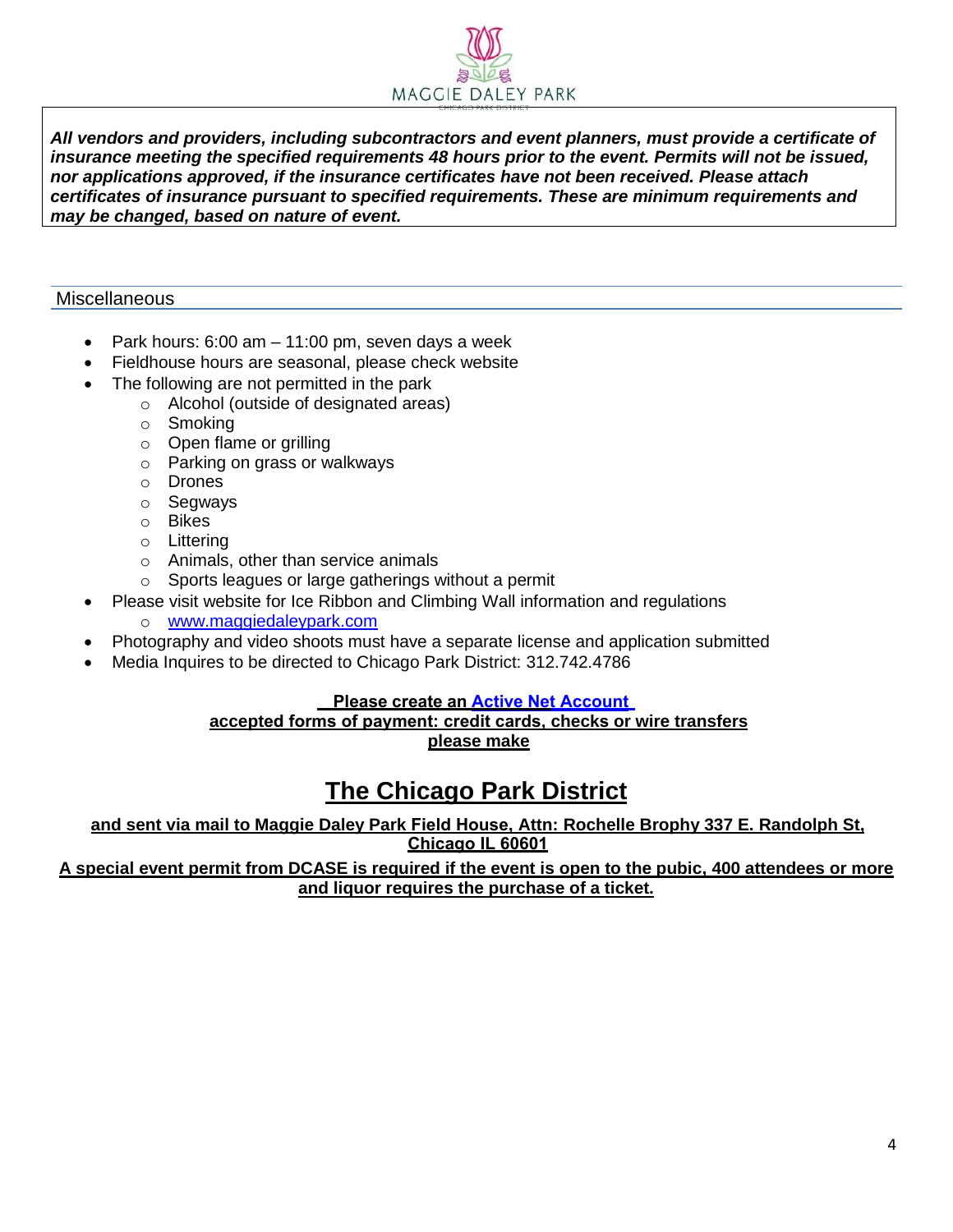

## Insurance Requirements for Contracts and Vendors

#### **POLICY LIMITS – MINIMUM LIMITS**

#### **COMMERCIAL GENERAL LIABILITY INSURANCE**

Bodily Injury & Property Damage \$2,000,000.00 Aggregate Limit

 Combined Single Limit \$1,000,000.00 Per Occurrence \$2,000,000.00 General Aggregate

#### **General Aggregate Limit must apply per Project or per Location.**

Products/Completed \$2,000,000.00 Aggregate Limit Operations \$2,000,000.00 Aggregate Limit Personal Injury & Advertising Limit \$2,000,000.00 Aggregate Limit

#### **UMBRELLA LIABILITY INSURANCE**

Umbrella Liability Policy **\$5,000,000.00** 

#### **EXCESS (UMBRELLA) LIABILITY INSURANCE**

Limit of Liability no less than \$5,000,000.00

## **WORKERS COMPENSATIONS**

**For Coverage A (statutory limits) and Coverage B, Employer's Liability with limits of:**

| Bodily Injury by Accident for Each Accident | \$500,000,00 |
|---------------------------------------------|--------------|
| Bodily Injury by Disease for Policy Limit   | \$500,000,00 |
| Bodily Injury by Disease for Each Employee  | \$500,000,00 |

#### **COMPREHENSIVE AUTOMOBILE LIABILITY**

**Insurance which shall include all owned, leased, hired or non-owned vehicles with limits of liability as follows:**

Bodily Injury and Property Damage \$1,000,000.00 Each Occurrence \$1,000,000.00

**ADDITIONAL INSUREDS with respects to the General Liability and Auto Liability Coverage, Umbrella follows form:** Chicago Park District MB Real Estate Services, Inc.

**CANCELLATION POLICY:** Should any of the above described policies be cancelled before the expiration date thereof, notice will be delivered in accordance with the policy provisions.

## **CERTIFICATE HOLDER**

MB Real Estate Services, Inc. Maggie Daley Park 337 E. Randolph Chicago, IL 60601

## **EMAIL CERTIFICATES OF INSURANCE TO: [rbrophy@mbres.com](mailto:rbrophy@mbres.com)**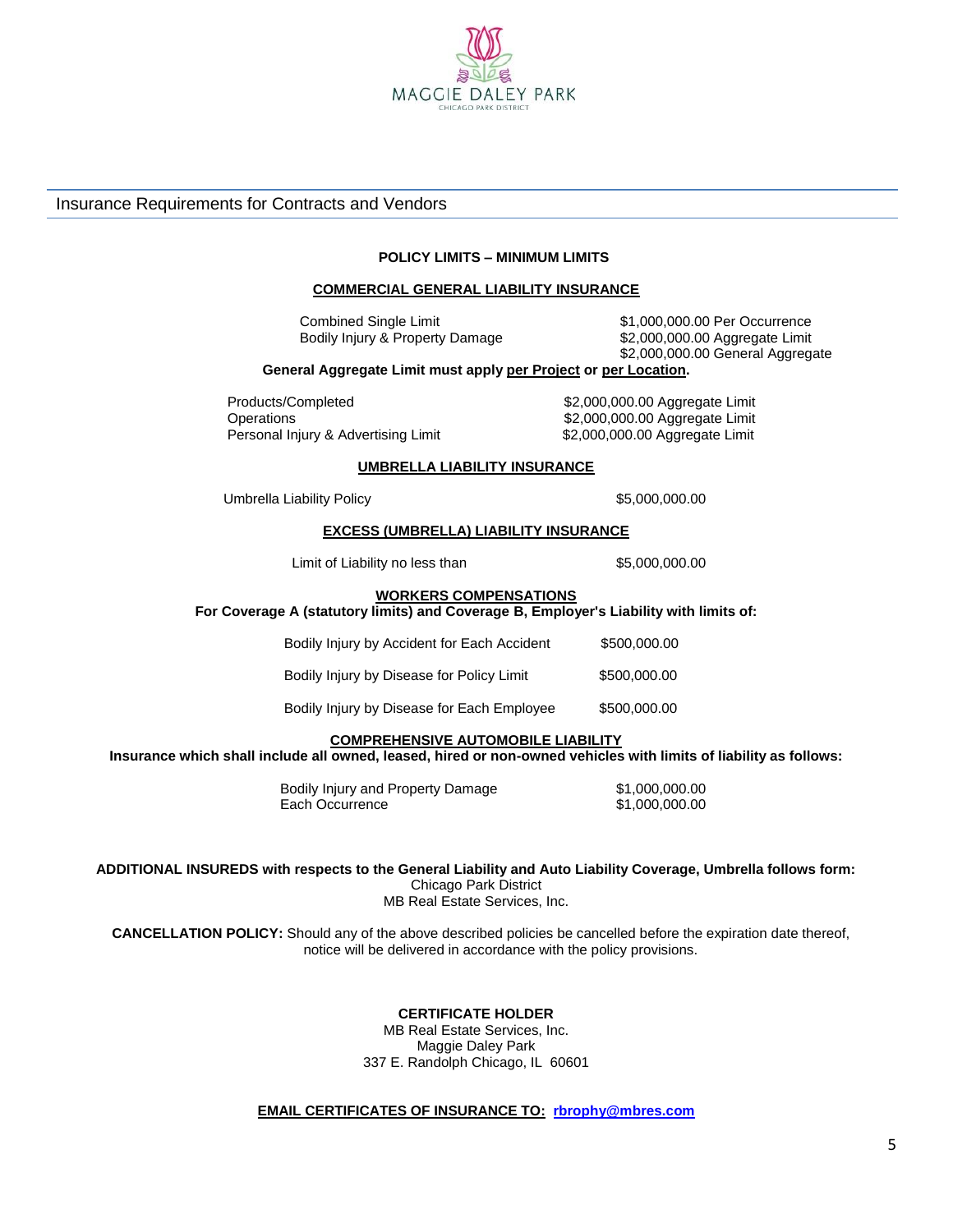

### Chicago Park District Policies and Procedures

#### **Special Events – MBRES Designee**

An MBRES Designee will work closely with the Permittee to ensure that the Event proceeds smoothly. Signed contracts, copies of insurance certificates, building permits, and any other necessary paperwork must be approved by and be on file with the MBRES Designee 14 days prior to the Event.

#### **Amenitites**

MBRES and the Chicago Park District do NOT provide amenities such as portable toilets, sound systems, stages, tents, canopies, fencing or other equipment. Amenities and event features are provided at the sole expense and risk of the Permittee. Costs incurred in acquiring necessary permits, certifications, plans, insurance, and all other documentation, as required by MBRES and the Chicago Parks District are at the sole expense and risk of the the Permittee.

#### **Catering – Exclusive Caterers**

To insure the success of the Event, MBRES will provide a list of exclusive caters who are trained in the policies and procedures of MBRES. All of our exclusive caterers are fully licensed by the city and state. They have provided current certificates of insurance to MB Real Estate Services. The caterer provides all personnel, materials, and supplies required in the preparation of food, alcoholic and nonalcoholic beverages, and the beverages themselves. Space is provided as available for food preparation. Donated food is prohibited. Cash bars are prohibited. Clients may NOT provide their own alcohol. Any violations may result in denial of your event.

#### **Rentals**

Rentals of tents, tables, chairs, staging, catering equipment, plates, dinnerware, etc. must be rented from our exclusive vendor list for any Event. Tents 240 square feet or larger are subject to availability and may require a permit from the City of Chicago Department of Buildings.

#### **Planning and Set-up**

A final layout must be submitted to MBRES for approval (1) month prior to the Event. If extensive or unusual or special set-up is required, it must not interfere with other site activities and must be arranged with the MBRES Designee. A final walkthrough by the caterer, MBRES and Permittee must occur no later than (1) week prior to the Event to finalize arrangements.

#### **Electrical Needs**

Electrical power at the Indoor Special Use Site is limited. The MBRES Designee can show locations of electrical outlets. A detailed electrical plan must be submitted to the MBRES Designee at least (1) week prior to the Event. The MBRES Designee can coordinate the use of MBRES electricians for an event if necessary for an additional fee. This must be coordinated at least (2) weeks prior to the Event and charges will incur.

#### **Lighting**

If decorative lighting is to be used, a detailed plan must be submitted to the MBRES Designee at least (2) weeks prior to the Event for review. Open flames are not permitted. Votive lights and enclosed candles are acceptable for use on tables.

#### **Deliveries**

CPD and MBRES employees may not accept deliveries. All equipment or rentals must be delivered and must be removed within your timeframe. Unless otherwise permitted by the MBRES Designee, there are no exceptions. The Permittee is responsible for receiving deliveries for the Event including transporting and securing items within the Indoor Special Use Site.

#### **Cooking Equipment**

Chafing dishes, metal hotboxes, and sterno may be used in the Indoor Special Use Site for food heating. Prior to use, the MBRES Designee must approve any other cooking equipment. All cooking equipment must be accompanied by an ABC fire extinguisher located in the immediate area of cooking. Exterior doors must be closed whenever grilling outside at an Indoor Special Use Site. Coals must be disposed of in a manner approved by the CPD Designee.

#### **Housekeeping**

The Indoor Special Use Site will be clean and ready for set-up for the permitted event. The caterer is responsible for cleaning of food preparation areas and food service cleanup during and after an event. Caterer must take all trash to dumpster or off-site premise.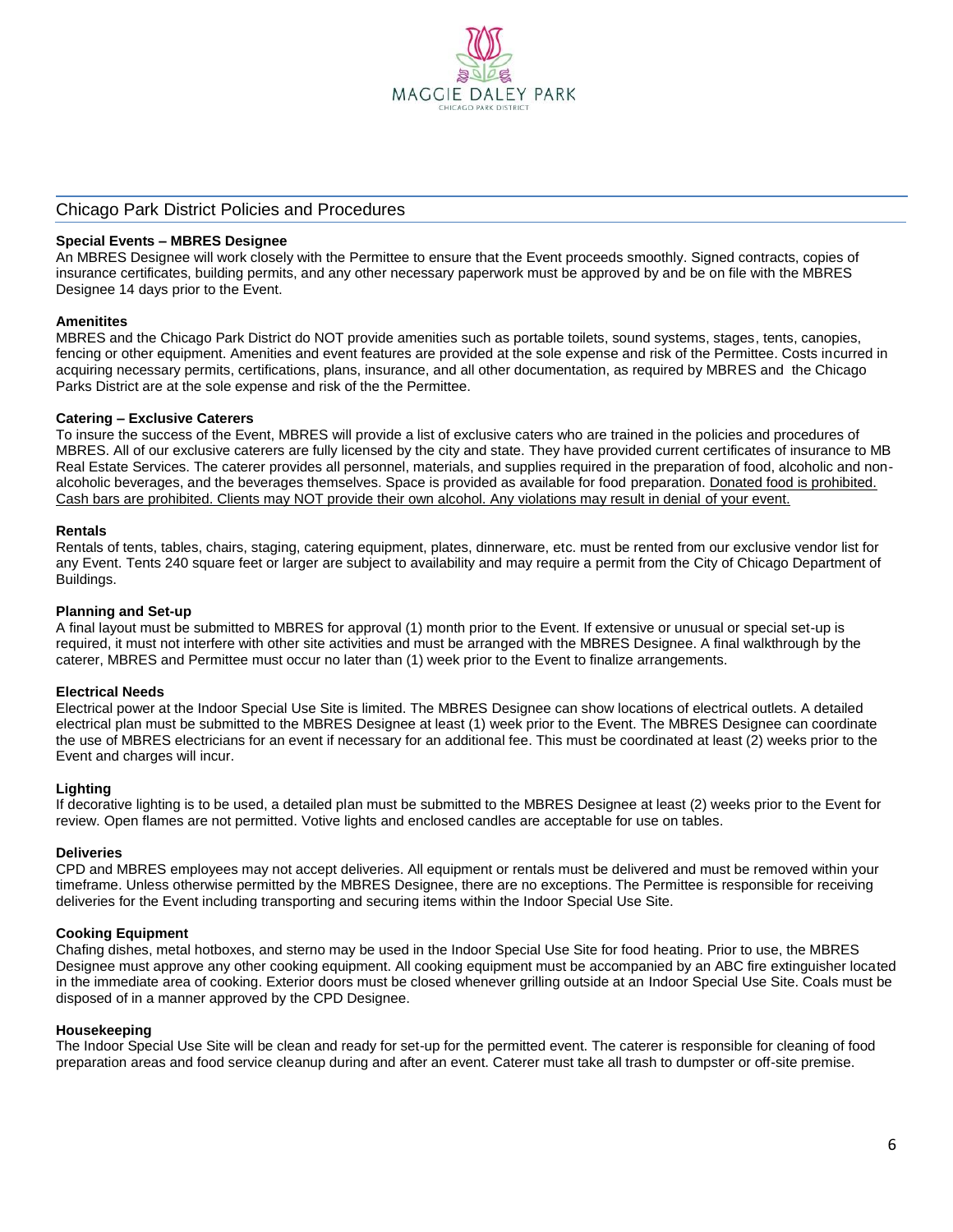



Certificates of insurance and endorsements are required and must show the Permittee as insured and MBRES and CPD as additionally insured for the date(s) of the Event. MBRES Risk Management may approve Permittee insurance provided it has a Best's rating of no tless than A:VII and MBRES and CPD are listed as additionally insured. CPD Risk Management and the Region Manager must review any event with projected attendance over 500.

### **Inclement Weather**

MBRES reserves the right to cancel or relocate an event due to poor weather and/or turf conditions prior to or on the day of the event that may cause excessive damage to Maggie Daley Park. No rain dates will be issued. Refunds will not be granted for inclement weather. Larger events are required to submit an inclement weather plan for review. Plan is to include contingencies for extreme heat/cold, high winds, and severe storms.

#### **Indoor Special Use Site/Special Event Venue**

Any Indoor Special Use Site is a smoke free facility. Permittee shall enforce this policy. MBRES reserves the right to approve or disapprove any entertainment offered at an Event to ensure that the nature of the gathering is consistent with the CPD's mission. The name and type of entertainment must be provided to the MBRES Designee at least (30) days in advance of the Event. All amplified sound is subject to the City of Chicago Noise Ordinance (11-4-1100). MBRES prohibits any form of gambling activity, firearms, and live animals. The MBRES Designee must approve use of any automobile, vending, distribution of pamphlets, smoke, lasers or any equipment to be hung from any surface. Nothing may be hung or suspended from any tree or shrub.

## **Fund Raiser Events**

Any organization seeking to use the Special Use Site for an Event involving an admission charge or fundraising must qualify as a nonfor-profit, tax-exempt organization under Section 501c (3) or other section of the IRS code. A copy of the IRS determination letter must be provided to the MBRES Designee prior to executing the Permit Agreement. The sponsoring organization must appear on the Permit Agreement and insurance certificate in their name. The sponsoring organization must be involved in the planning of the Event. Commercial ticketing by private agents is prohibited.

#### **Security**

Security must be provided by MBRES, unless otherwise determined. Security staffing requirements for each Event will be determined by the MBRES Designee and is based on type and nature of the Event. MBRES reserves the right at Permittee's cost to assign security for an Event which serves alcoholic beverages. In the event of an emergency MBRES may be contacted at 312.888.0576

## **Banners/Decorations**

MBRES must approve the display of corporate, sponsor, Event identity logo's or banners. Upon approval, banners may be displayed only within the permitted area and secured on Permittee provided equipment. No nails, hooks or tape of any kind may be used to display banners. Any decorations to be used must be approved by the MBRES Designee. The Permittee must remove all decorations brought in by the Permittee. Balloons may not be released, and glitter or confetti is prohibited in an Indoor or Outdoor Special Use Site. If approved, any decorations to be hung, suspended or posted by Permittee must be placed at a height reachable with a six (6) foot ladder (which the client provides). Anything that is decorative or an integral part of the interior or exterior of the site cannot be removed such as plants, flags or the piano etc.

#### **General**

Certificates of insurance & endorsement from Permittee and Permitte vendor must be on file with MBRES.. The CPD and MBRES must be listed as additionally insured on all certificates of insurance. Failure to comply with the conditions of this Permit Agreement or misrepresentation of any of the disclosures shall result in the immediate cancellation of the Permit Agreement. The Permittee shall waive any claims against MBRES or the CPD for damages arising from such cancellations.

All fees and costs associated with an Event will be the responsibility of Permittee or sponsoring organization. The Permittee or Event sponsor is also responsible for any damages to the Indoor and Outdoor Special Use Site. The permit holder agrees to pay for any costs or attorney fees associated with defending or enforcing any provisions or rights under this Permit Agreement.

An Event booking is not secured until an executed Permit Agreement and security deposit are received by MBRES. The security deposit is 20% of the rental fee and personnel. Any remaining fees are due two weeks (14 days) prior to the Event.

A guest count must be provided to the MBRES Designee with a guest count at least (30) days prior to the Event. All Permittees are required to comply with all conditions of the Permit Agreement. No significant increase in the number of attendees or any material aspect of this Event shall be changed less than (30) days prior to the Event without the consent of the MBRES Designee. Failure to comply with the above conditions may result in termination of the Permit Agreement. MBRES reserves the right to close access to the Event should the attendance reach site capacity.

MBRES may permit the use of other spaces within the Indoor and OutdoorSpecial Use Site during the permitted Event. An additional Permit Fee may be charged should the Permittee request additional use of the Indoor and Outdoor Special Use Site. MBRES is not responsible for any equipment or supplies left on the premises after the event.